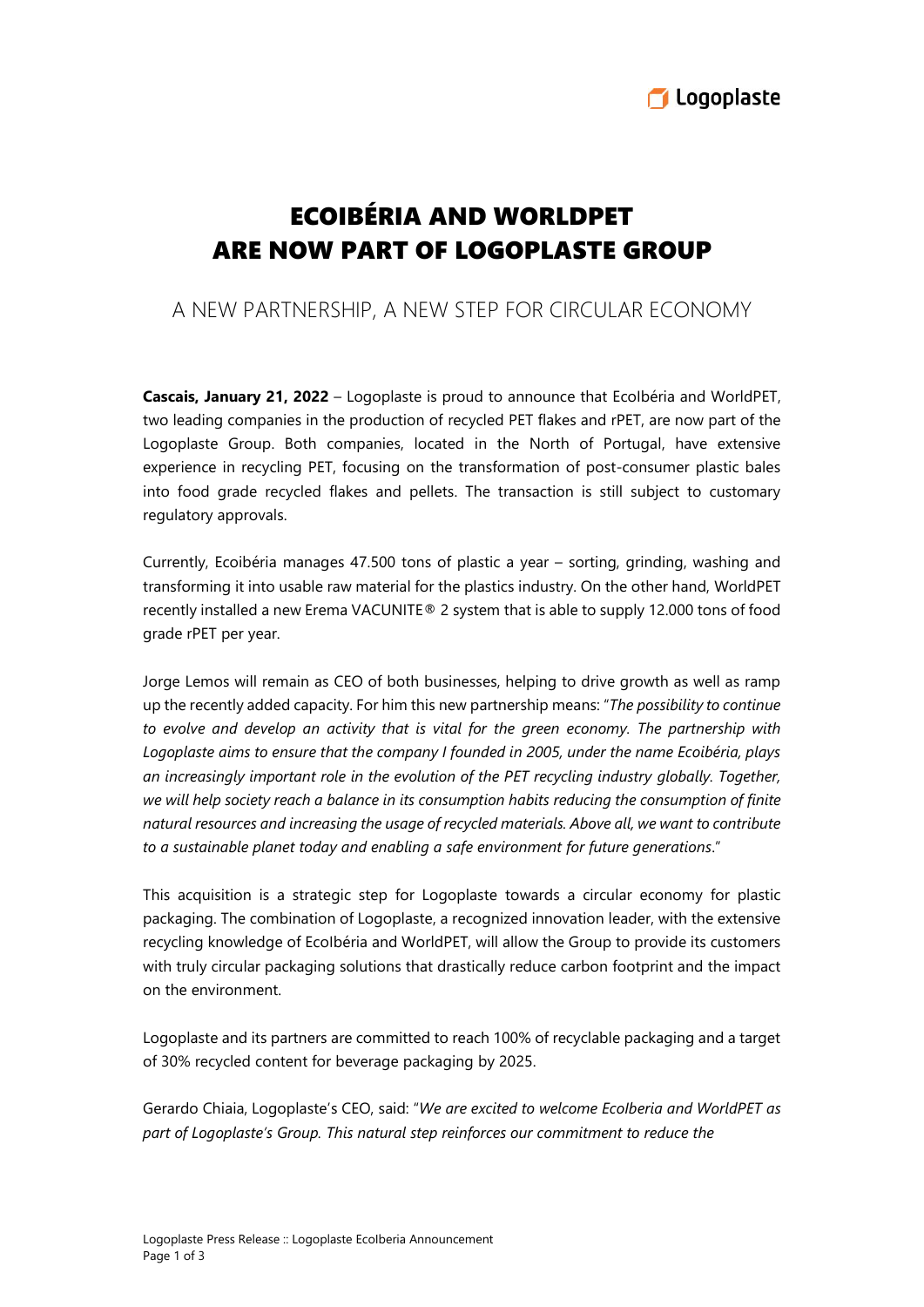

*environmental impact of the packaging we produce. We believe that plastic packaging plays an essential role in the reduction of CO2 emissions, as long as it is designed and produced to be a perfect fit for circularity. Due to our wall to wall business model, Logoplaste is a market leader with minimum CO2 emissions per bottle produced. We will continue to work to consolidate our leadership and help our partners reach their sustainability goals."* 

In summary, this new partnership will:

- Reinforce recycling capabilities as well as material science to master incorporation of recycled content into packaging, maintaining high levels of efficiency and performance
- Better serve Logoplaste's partners both at a technical level as well as in achieving sustainable goals and targets
- Improve Logoplaste's competitive advantage & the Group's commitment to its Sustainability Pillars
- Allow Logoplaste to be part of the plastic recycling ecosystem, present in key regulation debates to drive circularity improvements

For more information:

**Luis Almeida** Chief Sustainability & Marketing Officer [luis.almeida@logoplaste.com](mailto:luis.almeida@logoplaste.com)

## **About Logoplaste**

Logoplaste is a global value-added service provider and producer of rigid plastic packaging for wellknown fast moving consumer goods companies in the food and beverage, cosmetics, personal care and household industries. Founded in 1976, the company is the pioneer in the wall to wall, embedded manufacturing model, significantly reducing CO2 emissions by eliminating transportation of empty bottles and secondary packaging, improving the overall environmental impact across the entire supply chain. Logoplaste currently manages 63 plants in 16 countries: Brazil, Belgium, Canada, Czech Republic, France, Italy, Poland, Mexico, Netherlands, Portugal, Russia, Spain, Ukraine, United Kingdom, USA and Vietnam. [www.logoplaste.com](http://www.logoplaste.com/)